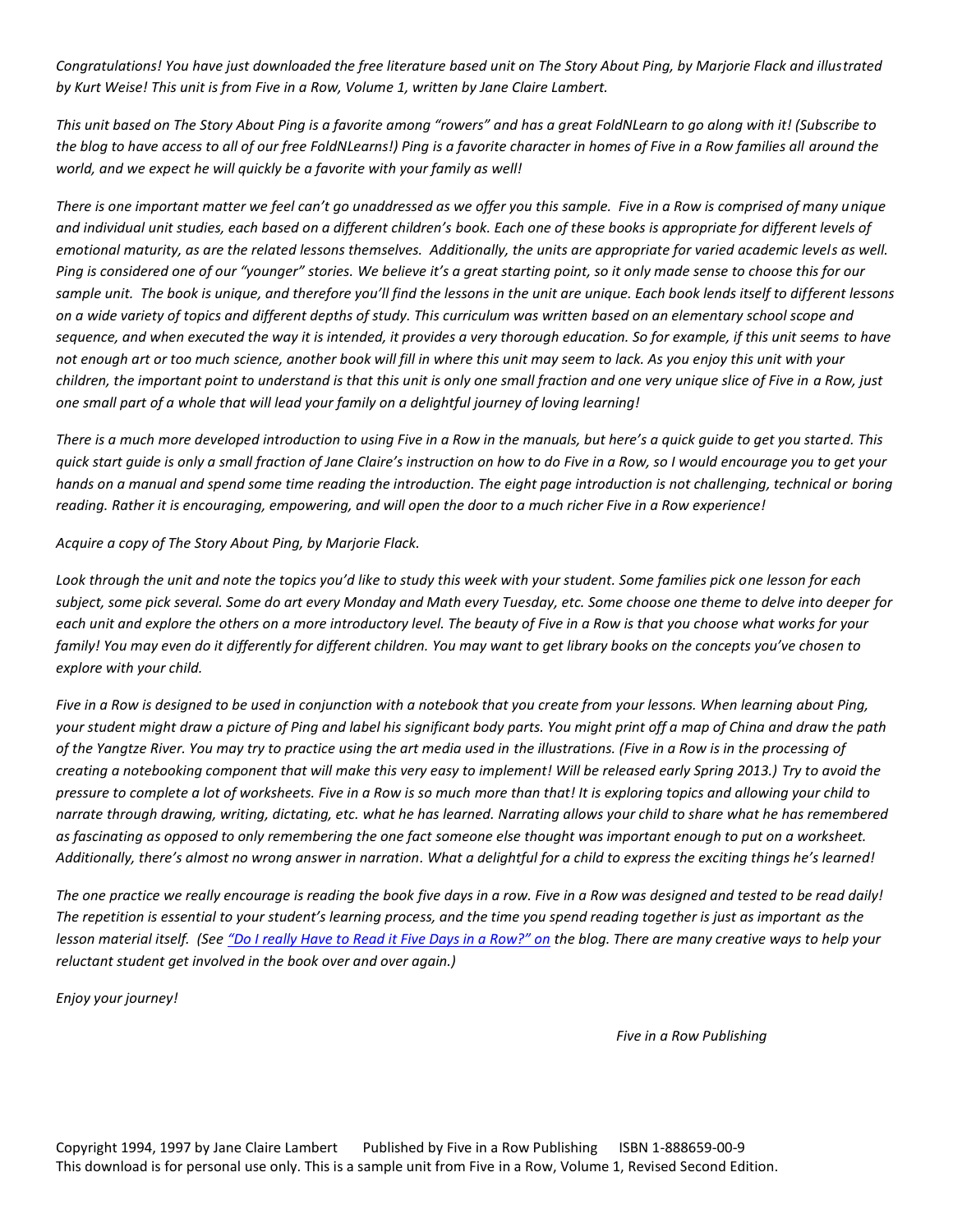

| Title:       | The Story About Ping                                                              |
|--------------|-----------------------------------------------------------------------------------|
| Author:      | Marjorie Flack                                                                    |
| Illustrator: | Kurt Weise                                                                        |
| Copyright:   | 1933                                                                              |
| Category:    | Classic                                                                           |
| Summary:     | A duck learns there are worse than things taking consequences for one's mistakes. |

## **Social Studies:Relationships - Discernment**

Ping learns on pp.16-18 that everything that looks good (like the rice cake trap) isn't necessarily good. Discernment is an important life skill that comes with maturity. You can discuss with your student examples of things which may look better than they really are. Discussions might include offers of candy from strangers, smoking cigarettes, or diving into unfamiliar ponds or streams.

Ping runs away because he doesn't want to take his punishment. He discovers that the loneliness, fear and danger he encounters are far worse than any punishment he might receive. In the end, Ping learns that family relationships and a sense of community are a vital part of life. Everyone is tempted to avoid the consequences of his mistakes. Consider sharing an example from your own life of trying to run away from consequences or punishment.

# **Social Studies: Geography - China**

*The Story About Ping* takes place along the banks of China's Yangtze river. (YANG- see) Longer than any other river in the world except the Nile and the Amazon, the Yangtze is nearly four thousand miles long. Discuss with your student how long four thousand miles is by comparing it with a familiar distance. You might say, "Grandpa's house is four hundred miles away and so the Yangtze is like driving to grandfather's house ten times." You can also compare it with how far your student went on vacation last summer, etc.

The Yangtze is so wide in places that you can stand on one bank and not see the other shore. Ask if the student has ever been to one of the Great Lakes or to the ocean. From these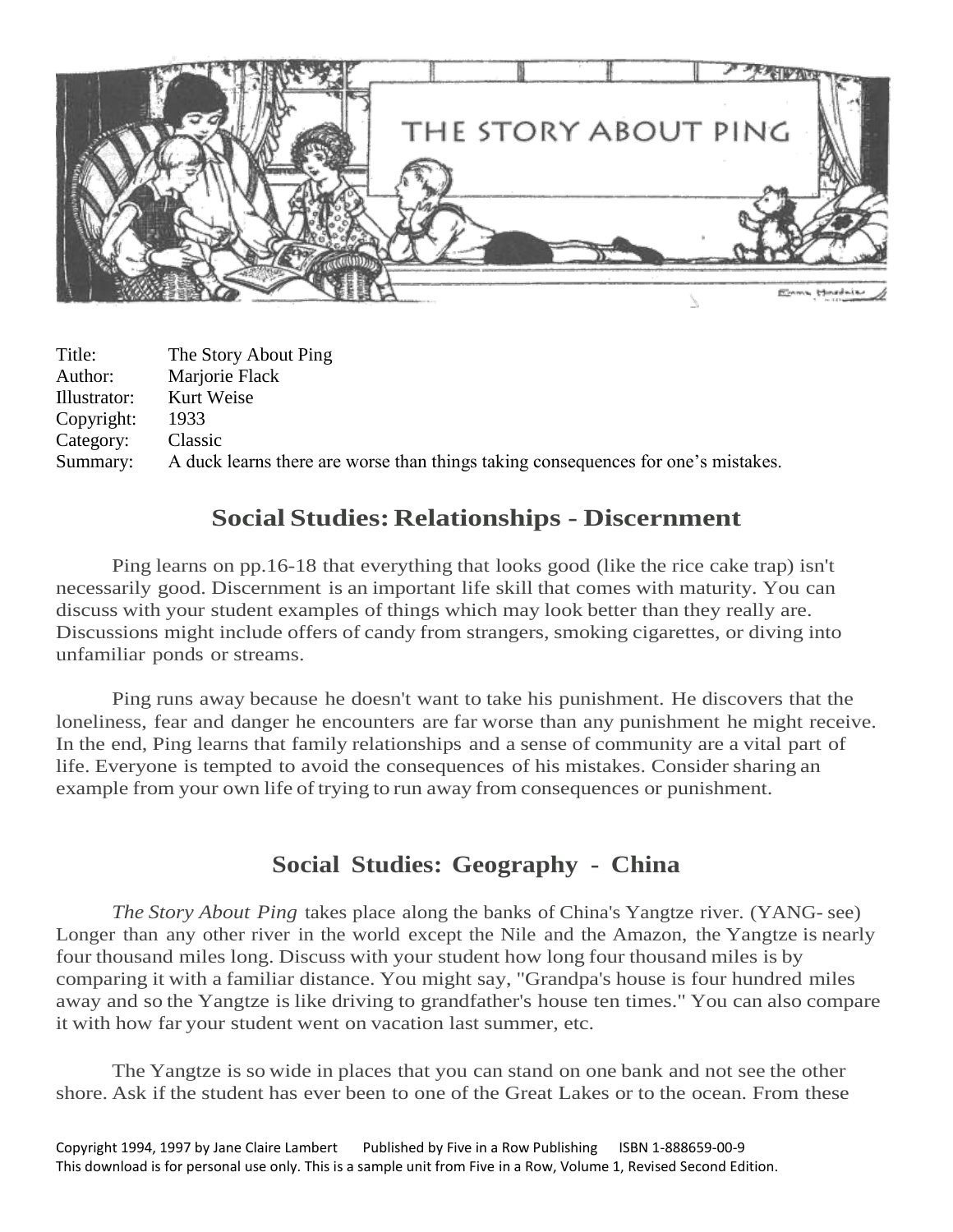places you can't see the other side either. Imagine together what it might be like to live on such a long and, in some places wide, river.

Nearly one third of China's population, 350 million people, live on or near the Yangtze river. In fact one of every fifteen people in the world live along the Yangtze. That's half again as many people as live in all of the United States combined. Help your student visualize how alone and frightened little Ping must have felt on such a huge, busy river. Be sure to place your geography story disk where Ping lived-in China, and on the Yangtze River!

### **Social Studies: Geography - Culture**

As you read about Ping, point out the traditional clothes, hats, hair styles, houses and boats (one type of boat is called a "junk") of Chinese culture. Wonder with your child about life on a boat! Discuss the differences and similarities between our culture and the Chinese. In America, for instance, there is a long history of people living on house boats sometimes called "shanty boats" along the Mississippi River and throughout the bayou country (a small stream that wanders through lowlands or marshes) of southern Louisiana.

You may also want to discuss the eating of duck as a delicacy in traditional Chinese cooking. Little Ping nearly becomes someone's special dinner when he leavesthe safety of family and friends. Ask if your student has ever eaten at a Chinese restaurant. What sort of foods did people eat there? Did they use chopsticks? Has the student ever eaten duck? Do you think people along the Yangtze ever eat pizza or hamburgers? Have a rice lunch! If you have an older student listening in, he could research the foods of China and help prepare a special Chinese meal, which you might eat sitting on the floor around a low table.

#### **Literature: What is a Classic Story?**

This book is a classic. A "classic" is a book that generations of children have enjoyed. Ping was written in 1933.Even though the lifestyle, clothes and boats of the people in China may not be the same today as when Ping was first written (the Chinese do sometimes eat hamburgers!), the story of Ping is still as fresh today as it was in 1933.

When you begin any new book with a student, help him calculate how many years have elapsed since the story was written. You might try to identify an individual whose life dates from the early 1930s, in order to help your student comprehend how many years Ping has been in print. For example, you might say, "When Ping was written, your grandmother was about your age." Because Marjorie Flack wrote this story about Ping that you, your parents and grandparents could all enjoy when you were children, someday, perhaps your student's children and grandchildren will enjoy Ping, too. That's what makes Ping a "classic."

### **Literature: Fiction**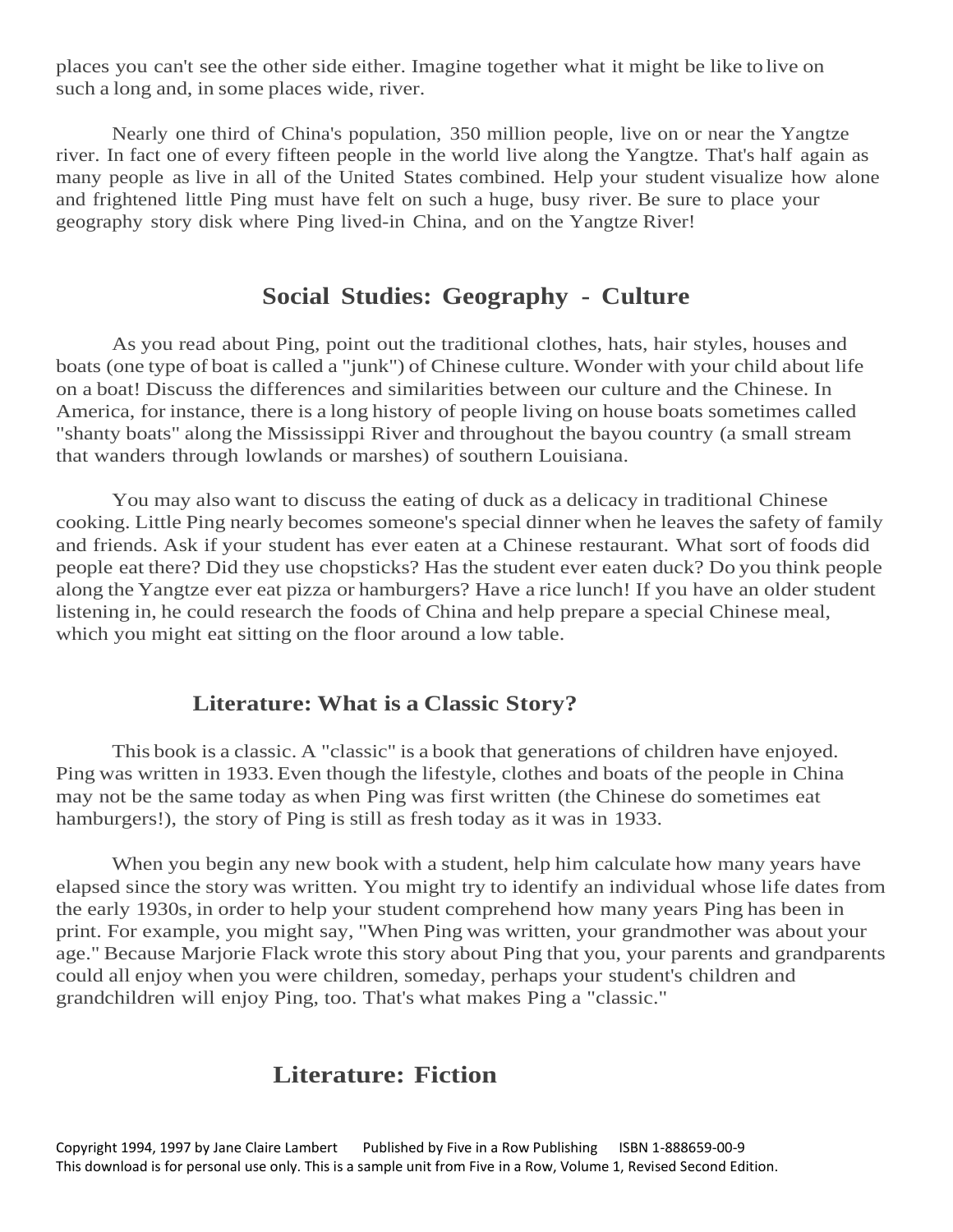Explain that fictional stories originate in the author's imagination and therefore are not necessarily true.Explain that often a fictional story begins, "Once upon a time...." You'll find other stories included in *FIAR* which also begin "Once upon a time..." and you'll want to call the student's attention to this fictional device each time. You can even allow your student to make up their own fictional story which begins " O nce upon a time..." **Note:** There are occasional nonfiction stories that have the "once upon a time…" beginning, but they are the exception. This is usually a fictional story starter.

#### **Literature - Literary Device: Repetition**

The story of Ping both begins and ends with a list of Ping's family members. Throughout the book, the author makes repeated references to Ping's family. The use of repetition as a literary device helps bring the reader "full circle" and provides both a continuity and a sense of completion when the book isfinished. Younger children particularly love the use of repetition. Many stories are built on repetition and children often memorize the familiar phrases and passages. Your student might enjoy creating his own story using repetition.

#### **Art: Medium**

See if your student can recognize what medium Kurt Wiese used in illustrating *Ping*. Most of the illustrations look like colored pencil or crayon. Encourage the student to try using colored pencils to do an illustration of their own. Notice how Wiese combines colors to create new tones in the sky on p. 9. At first glance, the sky appears gray, but have your student look closer and discover the variety of colors the artist has used to create the appearance of an evening sky. Similarly, notice the many colors Wiese used for the back- ground on p. 32. Try using multiple colored pencils to create various effects.

### **Art: Drawing Water**

Illustrator Kurt Wiese has drawn water throughout *The Story About Ping.* Discuss with your student the use of broken reflections to give the impression of water. For example, on p. 4, Wiese shows the sun's reflection in the Yangtze's surface. Cover up the reflection with your hand and see how the illusion of water is lost. Give your student a chance to try drawing his own sun and reflection to give the impression of water.

You'll also want to note the use of small, irregular blue circles to show puddles on p. 22 beneath the boy. Let your student try drawing a simple figure like the ice cube below and adding "puddles" beneath it. Note the use of ripples on p. 15to illustrate action. Allow your student to try drawing broken, irregular circles around any object and see how it suddenly appears as if the object is surrounded by water. On pp. 10 and 14Wiese has used trailing wavy lines to show motion. This pattern is repeated behind boats, ducks, etc., to create the illusion of movement. Let the student add trailing wavy lines to a simple boat drawing and discover how the boat suddenly appears to be moving. If your student can't draw a boat, draw one for him, or use a magazine photograph and let him draw the back- ground motion lines. Or try a line of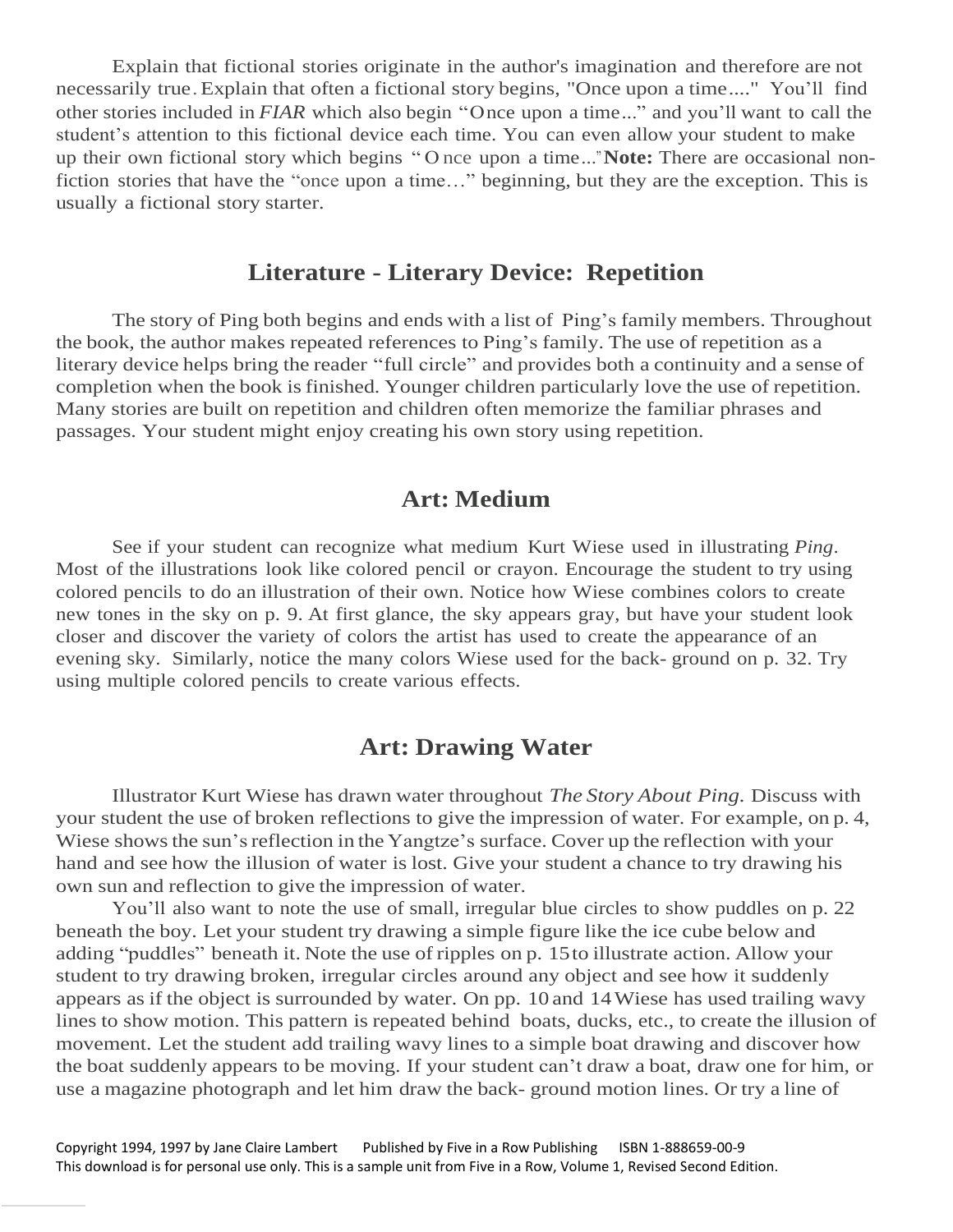ducks, each with their own wavy lines behind them! Notice the Teacher's note at the end of the unit about this lesson.\*\*



**Art: Viewpoint**

The cover illustration shows Ping from a traditional viewpoint. Ping's profile, the outline of his wing, tail and bill all help to identify Ping as a duck. But, discuss with your student Wiese's use of a head-on point of view on the title page. Without the profile, bill, etc., Ping looks quite different.

Notice how the illustrator has drawn Ping from many different points of view such as "bottom up" on p. 6, "head beneath wing" on p. 9, and "swimming away" on p. 12. Have your student try drawing an egg or a football in profile. Now have him draw it again looking end-on. Point out how our **viewpoint** changes the way we see the world around us. Discuss how picking a different viewpoint adds variety and can make everyday subjects more interesting. Encourage your student to try drawing like Kurt Wiese, by exploring common subjectsfrom uncommon points of view. In an excellent story called *Daniel's Duck* by Clyde Robert Bulla, a young artist tries an uncommon viewpoint for his hand carved wooden duck.**(Note:**You willsee *Daniel 'sDuck* mentioned again as a featured story in *FIAR,* Vol. 3. Now, see if you can find it for a single reading relating to this lesson in viewpoint and compare the illustrations of Weise and Bulla.)

## **Art: Unity of Theme Through Subject**

The illustrator has used the Yangtze River asthe recurring theme which creates a sense of unity by tying the entire book together. Count the pages on which the river appears. You'll discover only three illustrations which do *not* include the Yangtze. Kurt Wiese has provided both unity and context through the repetitive theme of the water. We come away with a sense that for those 350 million people who live along the Yangtze's shores, the river is a part of everything they do. As a teacher, watch for the use of recurring themes, built around a particular subject to create unity in other books you may read with your student.

## **Art: Composition**

Every good drawing has good composition. Turn with your student top. 9. Discuss how Kurt Wiese has created a diagonal from upper left to lower right with the foliage. This diagonal line divides the illustration into two halves. Each half includes a yellow highlight; the sun in the upper right, and Ping in the lower left. Notice how the grass fronds in the upper left create opposite diagonal lines.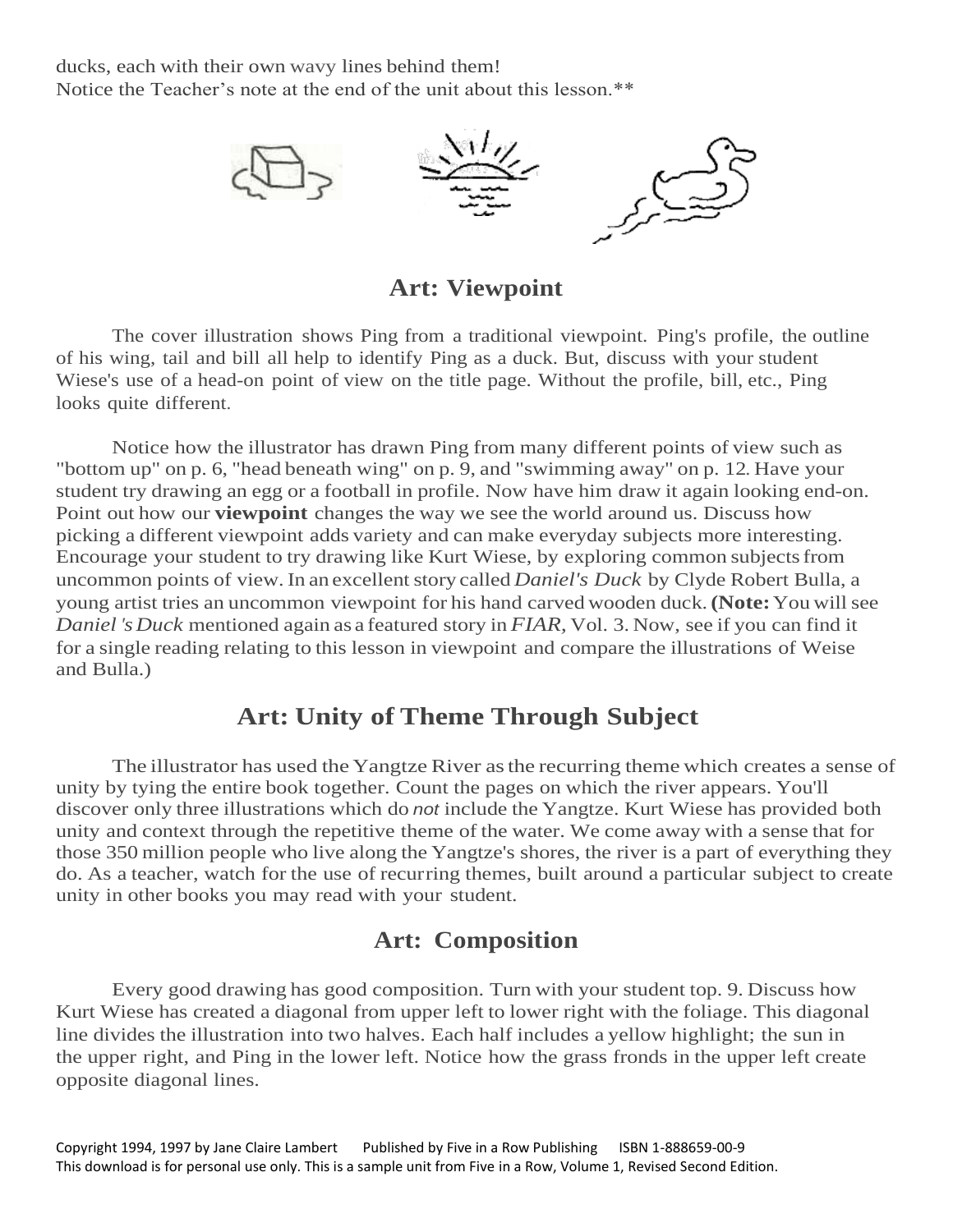Have your older student sketch some balanced compositions. Have him try pictures which are balanced diagonally, horizontally and vertically. Your student can even cut magazine pictures and place them in pleasing balanced compositions if he does not yet enjoy a lot of drawing. Encourage your student to look beyond content and think about composition whenever looking at an illustration. While good content makes an interesting picture, good composition makes for a pleasing picture .

### **Math: Counting Skills**

Have your student count Ping's family including: mother, father, two sisters, three brothers, eleven aunts, seven uncles and forty-two cousins. Don't forget to include Ping! To make the counting more fun, have the student draw a picture illustrating all of Ping's family surrounding Ping. Some students might prefer tracing a duck "template" on yellow construction paper and cutting out Ping's family and gluing them on a hand-painted Yangtze River. For your very young student, you might use blocks, coins or clothes pins to account for each member of Ping's family. Arrange and rearrange the items as you count them together. Some children might enjoy counting *all* of the ducks or all of the boats in the book as well.

### **Science:Animal Kingdom**

In *The Story About Ping* your student will be introduced to the animal kingdom by learning about ducks. What is Ping trying to catch when he misses the call on p. 6? Ducks search beneath the water's surface for insects, plants, small fish and snails. They look funny with their tails up. Many ducks also enjoy eating bread crumbs. Discuss how Ping's love of rice cake crumbs on p. 15 nearly gets him in trouble.

Ask your student if he or she has ever fed the ducks. Consider going to a nearby lake or park to feed the ducks bread crumbs and watch them dabble (poke about in the water) as they forage for food. The more time you spend observing, the more you'll learn about ducks! For more information about ducks, get *The Little Duck,* by Judy Dunn.

### **Science: Buoyancy**

The illustrations on pp. 16 and 17 show a boy swimming with a barrel attached to his back. Ask your student why the boy is wearing a barrel.

Both the wood and the air inside the barrel help the boy float, much like a life-preserver helps a water skier. The barrel works on the same principle of buoyancy as a fishing bobber, inflatable pool toys, etc., since both air and wood are lighter and less dense than water.

Try finding which things float in a pan of water: a cork, penny, fishing bobber, pencil, tennis ball, golf ball, etc.

# **Science: Health and Safety**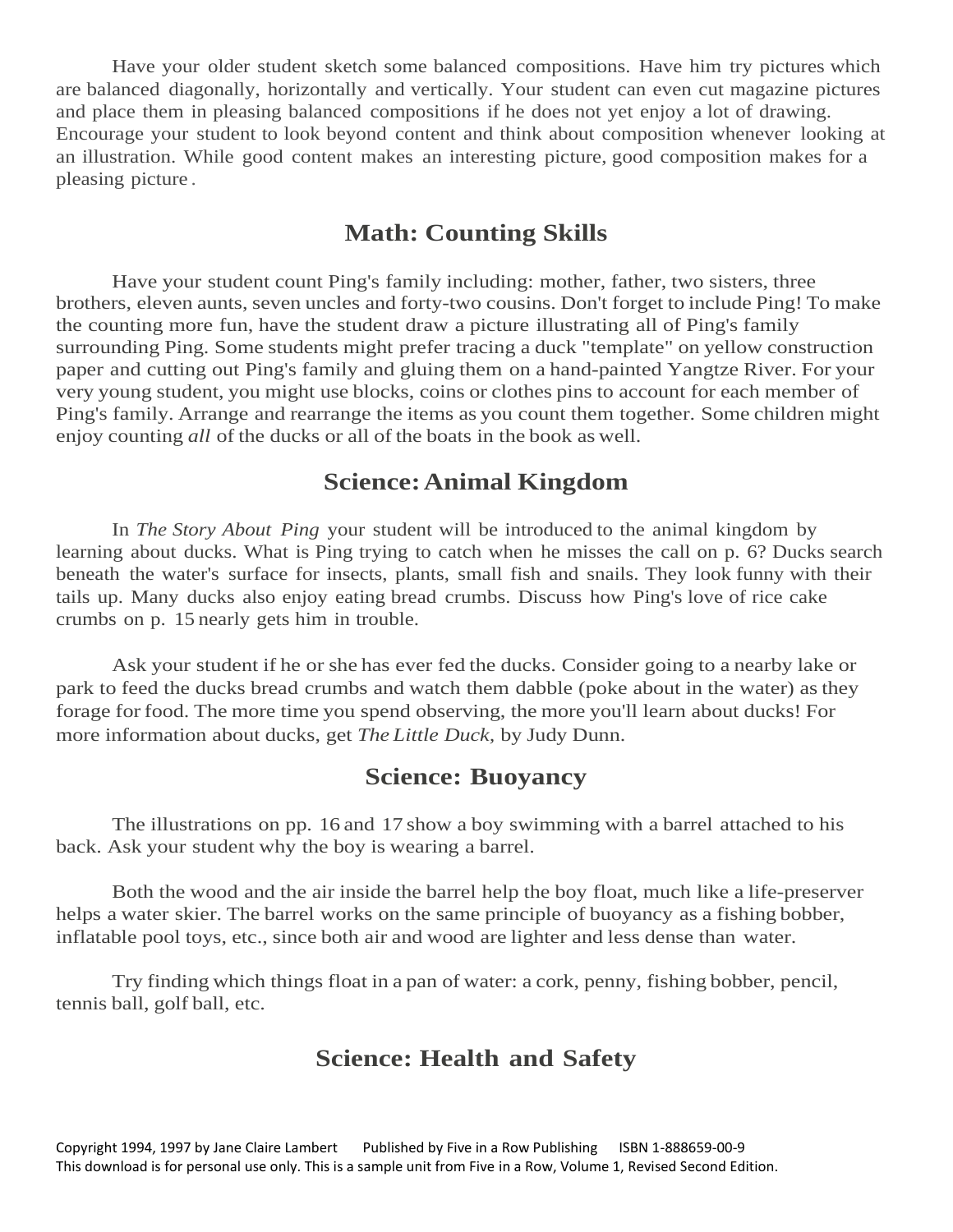The boy and his barrel can also provide a good opportunity to discuss water safety. Discuss the role of lifeguards, life preservers and the dangers of swimming alone in unfamiliar water, etc. Even the best of swimmers can get caught in currents and life pre- servers provide an added measure of safety, like wearing seat belts in the family car.

# **Science: Reflection of Light**

See if your student can figure out why you see reflections on water. Look at the illustrations which show reflections. Discuss the fact that shiny surfaces "bounce" light, reflecting it in new directions. Take a small mirror and do some simple experiments. Try reflecting sunlight onto the ceiling or opposite wall. Now take the mirror and lay it flat on a table. Place various objects on the mirror and look at their "reflections" off the shiny glass surface. If you live near a pond or lake, go there and look at how the shiny surface acts as a mirror, reflecting the image of shoreline trees, boats, the sun, etc.

A.A. Milne wrote a poem entitled, "The Mirror". It can be found in the book of poems called *When We Were Very Young,* or in the combined volume called *The World of Christopher Robin.* One line says,

> "And there I saw a white swan make another white swan in the lake."

Milne's poem paints a verbal picture (imagery) of the reflection off the water's surface. Obviously, the second swan was simply the reflection of the first swan on the lake's glassy surface. Perhaps you'd like to find *The World of Christopher Robin\** and read it while looking at the lovely illustration which accompanies it.

\* **Teacher's Note** to avoid confusion: A. A. Milne wrote two volumes of stories about Winniethe-Pooh titled, *Winnie-The -Pooh,* and *The House at Pooh Corner.* These story books can be found in bookstores and at libraries under these titles. Dutton Publishers have presented a book with both of these volumes combined. This double volume is titled, *The World of Pooh*.

A. A. Milne has also written two volumes of poetry, titled, *When We Were Very Young,* and *Now WeAre Six.* These two volumes can be found in bookstores and at libraries with these titles. Again, Dutton Publishers have also combined the poetry volumes into a single book and called it *The World of Christopher Robin.* Regardless of the format, these books are treasures to be shared and enjoyed over and over! The stories and the poetry have been loved for several generations. They have brought to their readers many moments of shared intimacy, humor, and poignancy. If you haven't had the pleasure of the literary world of Christopher Robin and his friends, explore some of it today!

**\*\* Teacher's Note:** Re:Lesson DrawingWater, p. 14. *The World ofArt* - *Water*- *Through the Eyes ofArtists* by Wendy and Jack Richardson is a book which showcases twenty artists and their treatment of water. It is copyrighted 1991by Children's Press, Chicago, ISBN 0-516-09286-3. If you can find it in your library, use it by mentioning the names of the artists and just looking at their interpretations of water. You may find the information about the artists interesting for yourself, but your children will enjoy just looking at the pictures. Drawing or painting water is